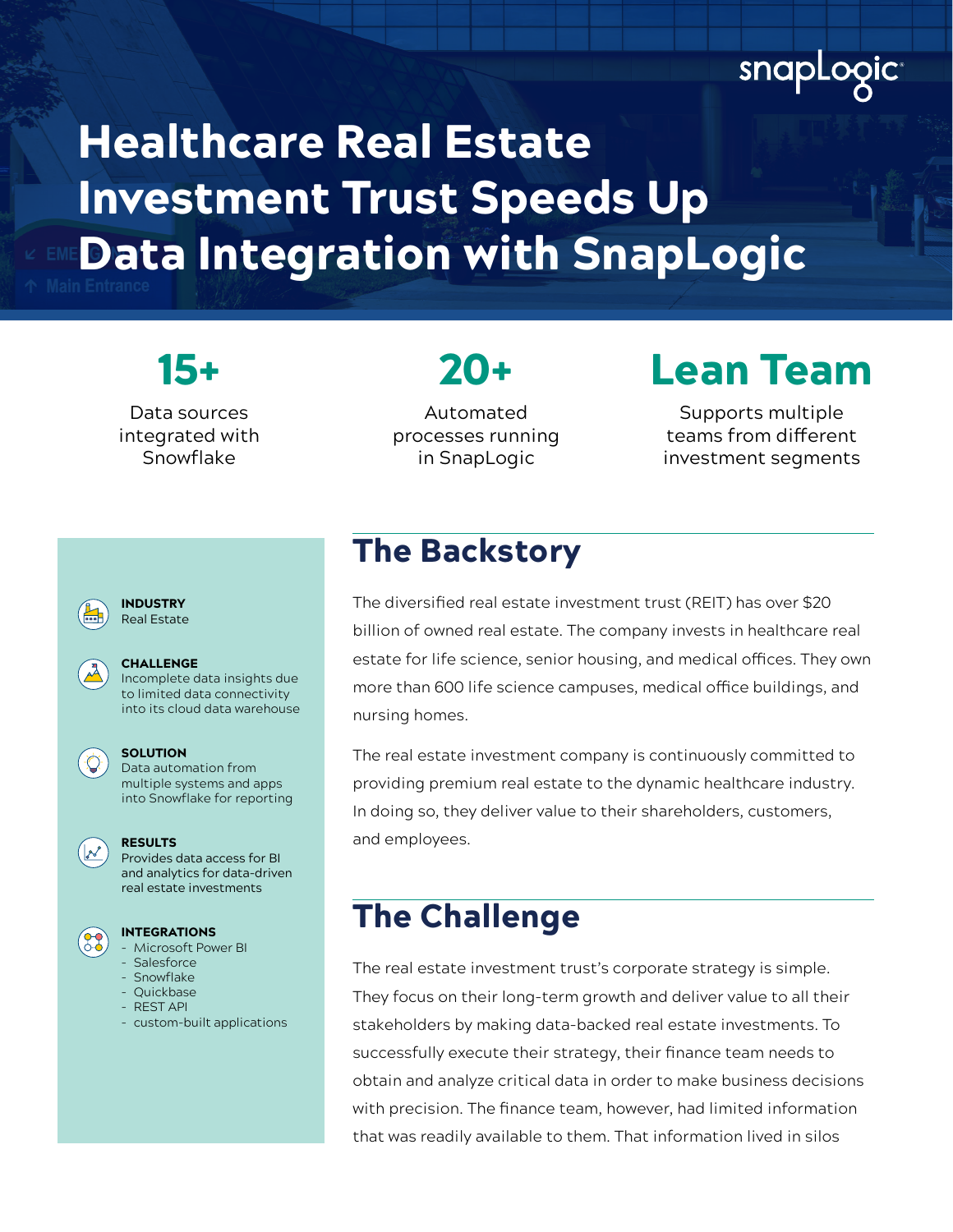across many on-premises and cloud applications and data sources. The team resorted to creating visualization reports with gaps in their data to support the business decision-making process.

The Director of Financial Systems and Business Process initially implemented an ETL tool to resolve those data gaps by enabling them to move large volumes of data into their cloud data warehouse, Snowflake. Despite their attempts using the ETL tool, they soon realized that it was limited to only moving data from their SQL servers into Snowflake. "Our BI reports did not show a complete picture of our investments," said the Director of Financial Systems and Business Process. "We were only able to analyze 50 percent of our entire data coming from SQL servers, but we were still missing the other 50 percent which came from other on-premises and cloud applications."

The company would need to hire a third-party agency to create customized integrations whenever they adopted a new data source and needed to load data into Snowflake, which in turn increased their operational overhead. That's when the company went looking for a better solution.

# The Solution

After considering multiple integration tools, the Director of Financial Systems and Business Process chose SnapLogic as the company' unified integration platform to help them move data from all on-premises and cloud applications, including proprietary applications. SnapLogic was selected over other integration tools for its lowcode integration approach and support for hybrid environments.

As the only integrator in the company, the Director of Financial Systems and Business Process is now able to move data from multiple

We help our business analysts and executives get answers and make business decisions faster using SnapLogic. As a team of one, I am empowered to build integration workflows using Snaps and the data gets loaded into Snowflake quickly."

> **Director of Financial Systems and Business Process.**

> > snapLogict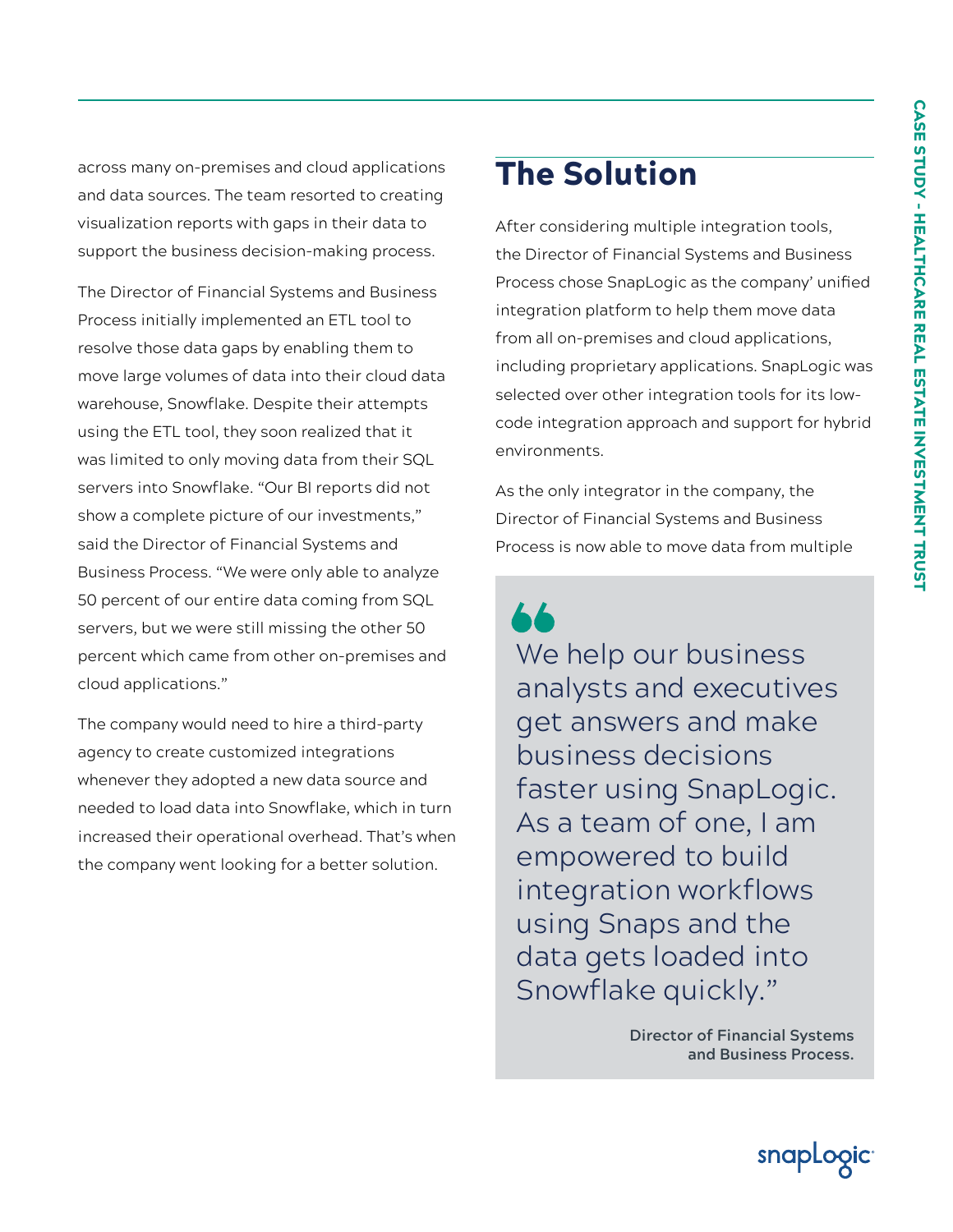applications to Snowflake using SnapLogic's robust ETL (extract, transform, and load) capabilities with little-to-no code development or the need to learn how to connect APIs from each data source. The Director can build a pipeline with pre-built connectors, called Snaps, to integrate data from Salesforce, S&P Global, SQL Server, Legisway, StratoDem Analytics, and a dozen other applications built on Quickbase.

SnapLogic offers bi-directional data integration where the company integrates close to 15 tables from many Quickbase applications into Snowflake and moves updated data back to the original sources. The data is then pushed to Microsoft Power BI where business analysts can analyze and turn the data into visualization reports for the executive team to view.

"Unlike other integration and ETL tools we have tried, SnapLogic helps us connect and extract data from our in-house applications thanks to the REST connector," said the Director of Financial Systems and Business Process. "SnapLogic's powerful integration and ETL capabilities give us the flexibility to connect data and applications whenever we need to."

## Business Results

The real estate investment trust is now empowered to make business and investment decisions with precision. Teams from different segments, such as medical office buildings, hospitals, senior housing, and science campuses, have complete information to analyze how their current real estate property investments are performing. They can dive deep into the data to see each building's rent collection while the C-suite executives have a high-level view of the company's overall financial and investment health.

Since using SnapLogic, we have been able to deliver the data our stakeholders need much faster and with no additional operational or maintenance costs."

> **Director of Financial Systems and Business Process.**